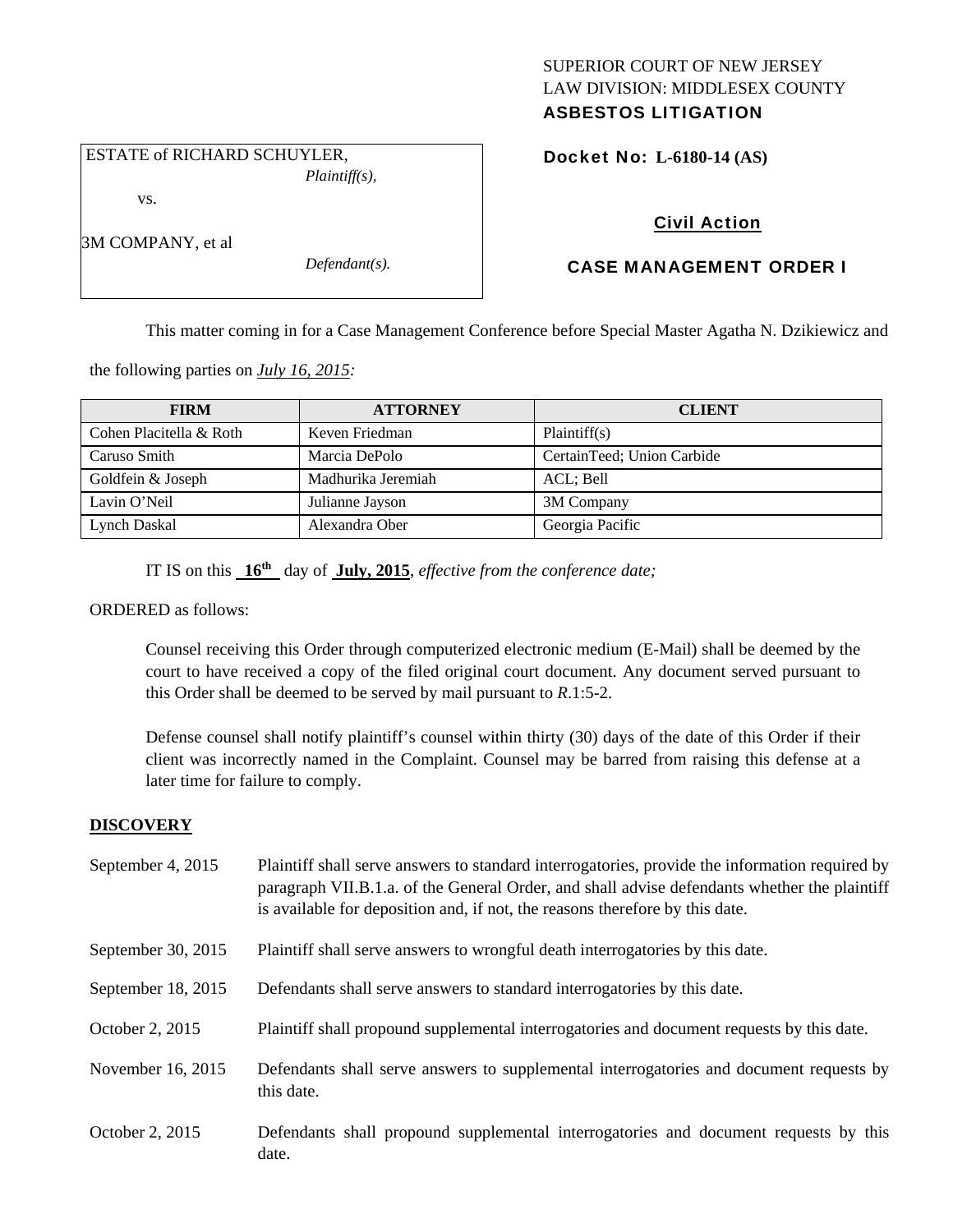| November $6, 2015$ | Plaintiff shall serve answers to supplemental interrogatories and document requests by this<br>date.                                                                                                        |
|--------------------|-------------------------------------------------------------------------------------------------------------------------------------------------------------------------------------------------------------|
| January 29, 2016   | Fact discovery, including depositions, shall be completed by this date. Plaintiff's counsel<br>shall contact the Special Master within one week of this deadline if all fact discovery is not<br>completed. |
| February 29, 2016  | Depositions of corporate representatives shall be completed by this date.                                                                                                                                   |

#### **EARLY SETTLEMENT**

March 18, 2016 Settlement demands shall be served on all counsel and the Special Master by this date.

### **SUMMARY JUDGMENT MOTION PRACTICE**

| March 18, 2016 | Plaintiff's counsel shall advise, in writing, of intent not to oppose motions by this |
|----------------|---------------------------------------------------------------------------------------|
|                | date.                                                                                 |

- April 1, 2016 Summary judgment motions shall be filed no later than this date.
- April 29, 2016 Last return date for summary judgment motions.

#### **MEDICAL DEFENSE**

- September 4, 2016 Plaintiff shall serve executed medical authorizations (along with answers to interrogatories) by this date.
- September 4, 2016 Plaintiff shall serve a diagnostic medical report and any medical records in plaintiff's possession by this date.
- January 29, 2016 Plaintiff shall serve medical expert reports by this date.
- January 29, 2016 **Upon request by defense counsel**, plaintiff is to arrange for the transfer of pathology specimens and x-rays, if any, by this date.
- June 3, 2016 Defendants shall identify its medical experts and serve medical reports, if any, by this date. **In addition, defendants shall notify plaintiff's counsel (as well as all counsel of record) of a joinder in an expert medical defense by this date.**

#### **LIABILITY EXPERT REPORTS**

May 27, 2016 Plaintiff shall identify its liability experts and serve liability expert reports or a certified expert statement by this date or waive any opportunity to rely on liability expert testimony.

June 30, 2016 Defendants shall identify its liability experts and serve liability expert reports, if any, by this date or waive any opportunity to rely on liability expert testimony.

### **ECONOMIST EXPERT REPORTS**

May 27, 2016 Plaintiff shall identify its expert economists and serve expert economist report(s), if any, by this date or waive any opportunity to rely on economic expert testimony.

\_\_\_\_\_\_\_\_\_\_\_\_\_\_\_\_\_\_\_\_\_\_\_\_\_\_\_\_\_\_\_\_\_\_\_\_\_\_\_\_\_\_\_\_\_\_\_\_\_\_\_\_\_\_\_\_\_\_\_\_\_\_\_\_\_\_\_\_\_\_\_\_\_\_\_\_\_\_\_\_\_\_\_\_\_\_\_\_\_\_\_\_\_\_\_\_\_\_\_\_\_\_\_\_\_\_\_\_\_\_